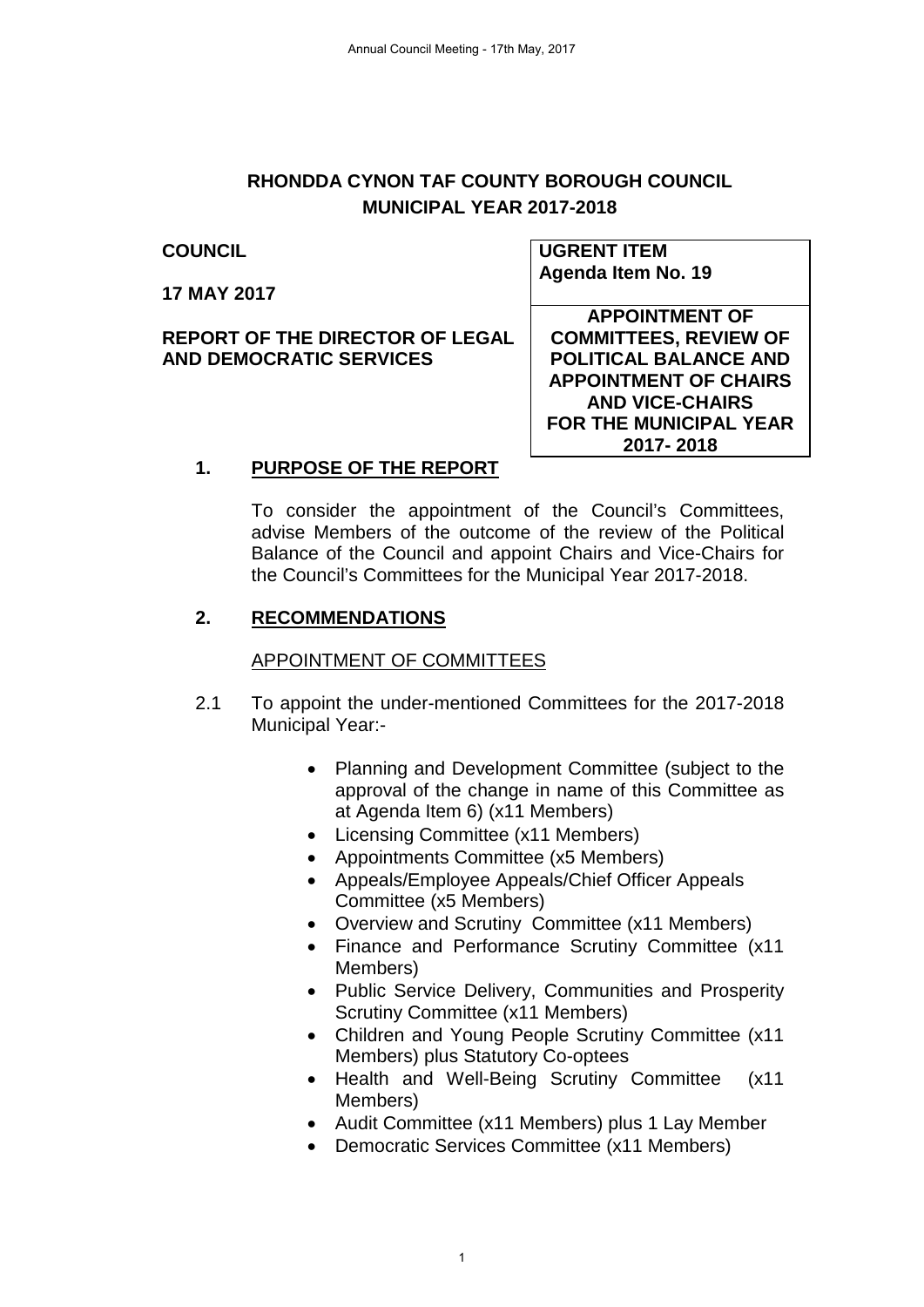- Corporate Governance and Constitution Committee (x8 Members)
- Pension Fund Committee (x5 Members)
- 2.2 To appoint x5 Members to the Cwm Taf Public Services Board Joint Overview and Scrutiny Committee, the Members of which are to be nominated from the Council's Overview and Scrutiny Committee.

#### POLITICAL BALANCE

- 2.3 That the scheme for the allocation of seats to the different political groups and bodies to which Section 15 of the Local Government and Housing Act 1989 applies, as detailed in Appendix 1 to this report, be adopted.
- 2.4 That the Director of Legal and Democratic Services be authorised to make appointments to politically balanced bodies upon receipt by him as Proper Officer, of notification of the wishes of the political groups subject, in the case of subsequent requests for amendment of membership of Committees, being referred to Council.
- 2.5 To note that Members of the Cabinet are not eligible for appointment to the Overview and Scrutiny Committee or Scrutiny Committees.
- 2.6 To note that at least one Member of the Cabinet can sit on the Audit and Democratic Services Committees but the Council Leader is excluded from the positions.

#### APPOINTMENT OF CHAIRS AND VICE-CHAIRS

- 2.7 To appoint the Chairs and Vice-Chairs to the Committees listed in paragraph 6 of this report, viz:
	- Planning and Development (subject to the approval of the change in name of this Committee as at Agenda Item 6)
	- Licensing
	- Appointments
	- Appeals/Employee Appeals/Chief Officer Appeals **Committees**
	- Pension Fund Committee
- 2.8 To appoint the Chair and Vice-Chair of the Democratic Services Committee subject to the conditions laid down in the Local Government (Wales) Measure 2011.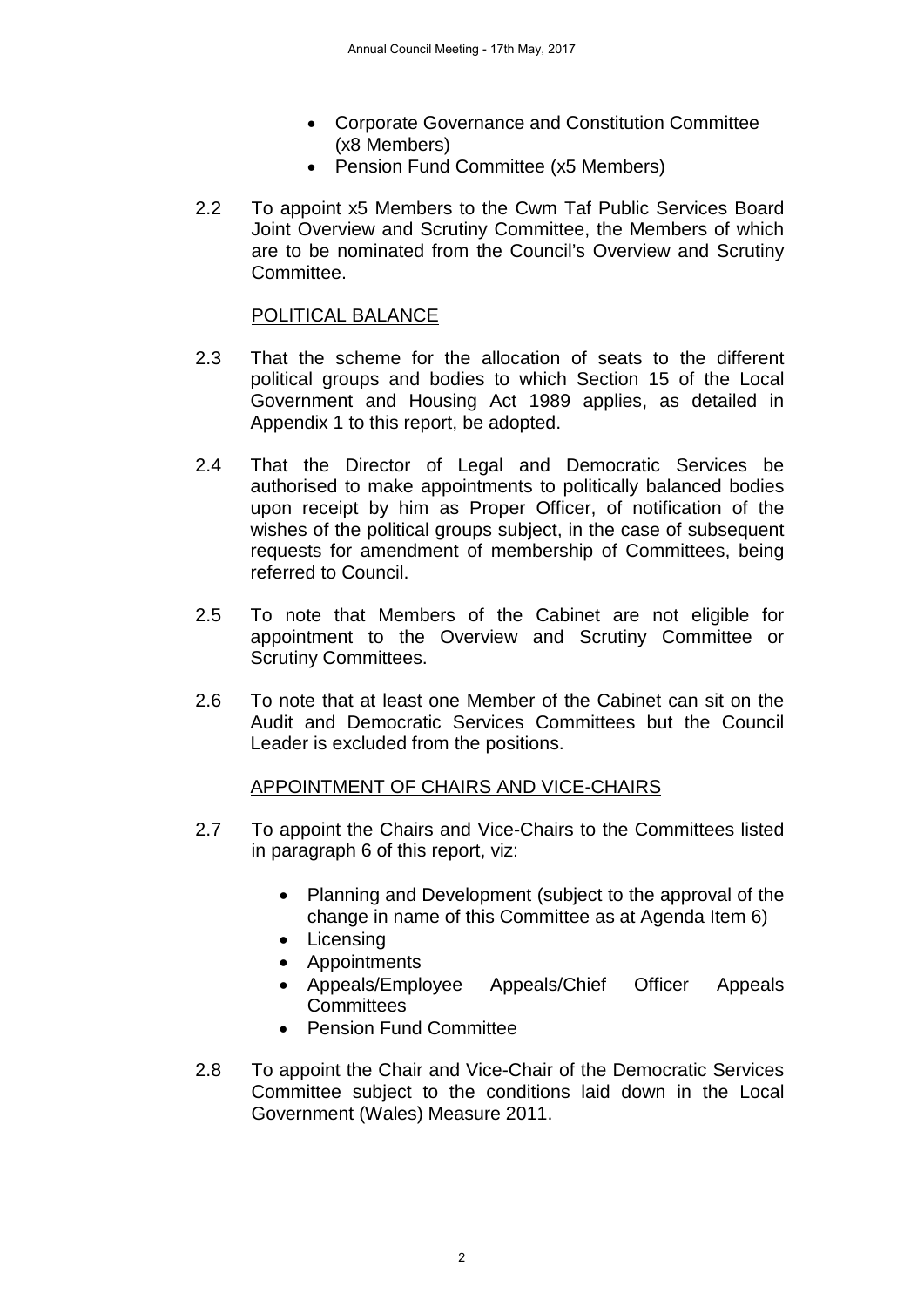- 2.9 To note that under the requirements of the Local Government (Wales) Measure 2011, the Chair of the Audit Committee is to be appointed by the Audit Committee.
- 2.10 To agree that the responsibility for the appointment of the Vice-Chair of the Audit Committee be delegated to the Audit Committee.
- 2.11 To determine which two Scrutiny Committee Chairs are to be allocated to the Plaid Cymru Group.
- 2.12 To seek nominations from the appropriate Political Groups for the appointment of Chairs to the following Scrutiny Committees, viz:
	- Overview and Scrutiny
	- Finance and Performance Scrutiny Committee
	- Public Service Delivery, Communities & Prosperity Scrutiny Committee
	- Children & Young People Scrutiny Committee
	- Health & Well-Being Scrutiny Committee
- 2.13 To appoint the Chair of the Cwm Taf Public Services Board Joint Overview and Scrutiny Committee `JOSC` who must be a Member of the Council's Overview and Scrutiny Committee and will be Chair until May 2018 (as agreed at the Inaugural Meeting of the JOSC on the 20<sup>th</sup> February 2017).
- 2.14 To seek nominations for the appointment of Vice-Chairs to the following Scrutiny Committees viz:
	- Overview and Scrutiny
	- Finance and Performance Scrutiny Committee
	- Public Service Delivery, Communities & Prosperity Scrutiny Committee
	- Children & Young People Scrutiny Committee
	- Health & Well-Being Scrutiny Committee
- 2.15 To note that the Vice-Chair of the Cwm Taf Public Services Board Joint Overview and Scrutiny Committee is to be nominated by Merthyr Tydfil County Borough Council.
- 2.16 To appoint the Scrutiny Performance Management Co-ordinator.
- 2.17 That in accordance with the decision made at the Council's Annual Meeting held on the  $20<sup>th</sup>$  May 2015, to note the appointment of the Mayor and Deputy Mayor as the Chair and Vice-Chair to the Corporate Governance and Constitution Committee.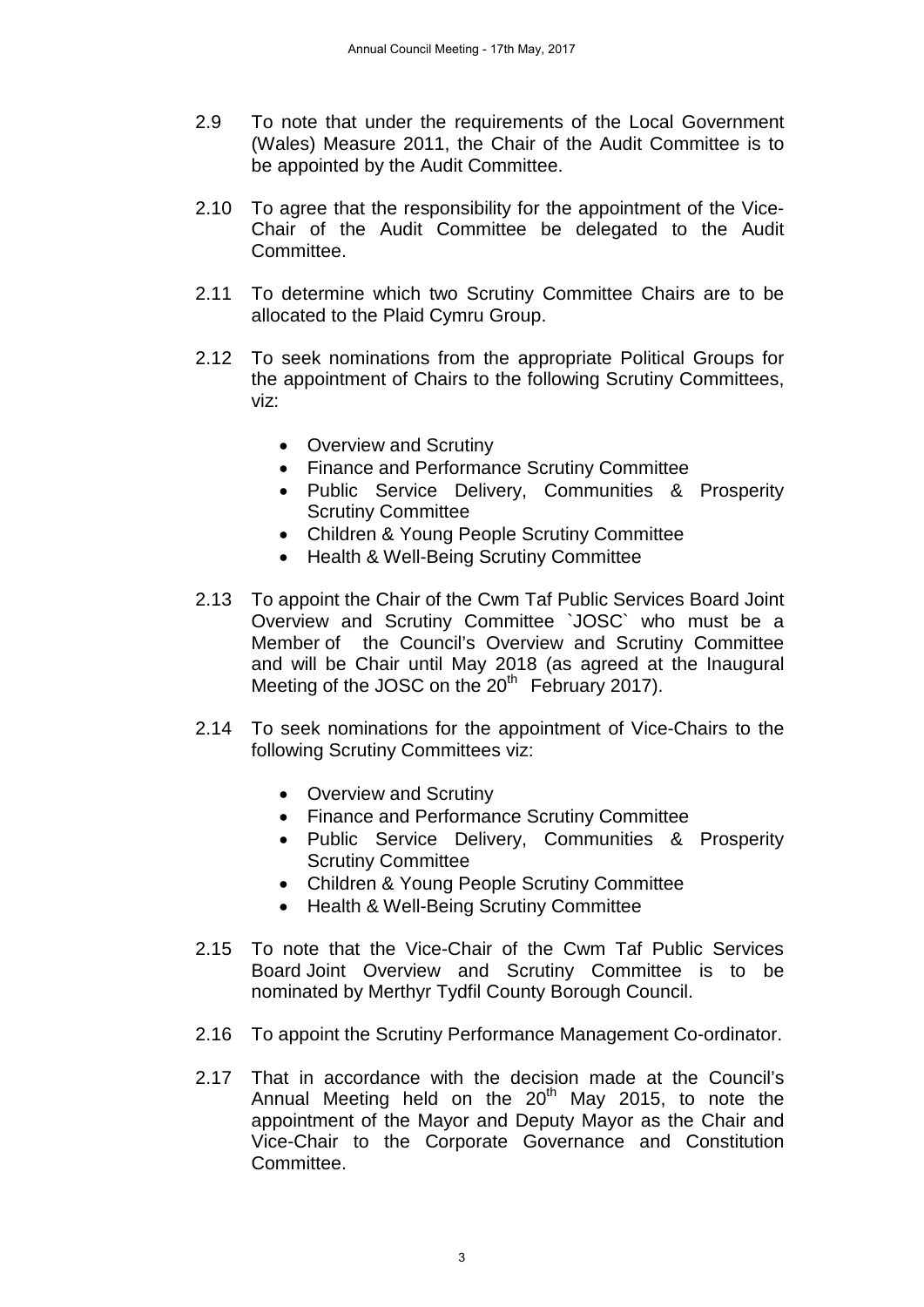# **3. BACKGROUND**

3.1 Following publication of the AGM Agenda I was notified that a political group, namely the Conservative Group, consisting of four Members had been created. As the published Agenda did not reflect the formation of this group, and with the consequential affect it has on the Political Balance of the Council, it would have meant not being able to deal with certain Agenda items at the AGM and that the democratic functions of the Council would not be able to operate until a revised report was presented to the next Council meeting. To avoid that situation I have prepared this report which reflects the revised Political Balance, which the Mayor has agreed should be dealt with by way of urgent business.

### **4. APPOINTMENT OF COMMITTEES**

- 4.1 Following consideration of the revised Political Balance it became apparent that Scrutiny, Audit and Democratic Services Committees consisting of x10 Members (as originally detailed in Agenda Item 7) would have meant the Conservative Group not gaining a seat on those Committees. It is therefore proposed that the membership of those Committees be increased to x11 Members which would mean the Conservative gaining one seat on each Committee.
- 4.2 The Council is requested to consider the appointment of the following Committees for the 2017-2018 Municipal Year: -
	- Planning and Development Committee (subject to the approval of the change in name of this Committee as at Agenda Item 6) (x11 Members)
	- Licensing Committee (x11 Members)
	- Appointments Committee (x5 Members)
	- Appeals/Employee Appeals/Chief Officer Appeals Committee (x5 Members)
	- Overview and Scrutiny Committee (x11 Members)
	- Finance and Performance Scrutiny Committee (x11 Members)
	- Public Service Delivery, Communities and Prosperity Scrutiny Committee (x11 Members)
	- Children and Young People Scrutiny Committee (x11 Members) plus Statutory Co-optees
	- Health and Well-Being Scrutiny Committee (x11 Members)
	- Audit Committee (x11 Members) plus 1 Lay Member
	- Democratic Services Committee (x11 Members)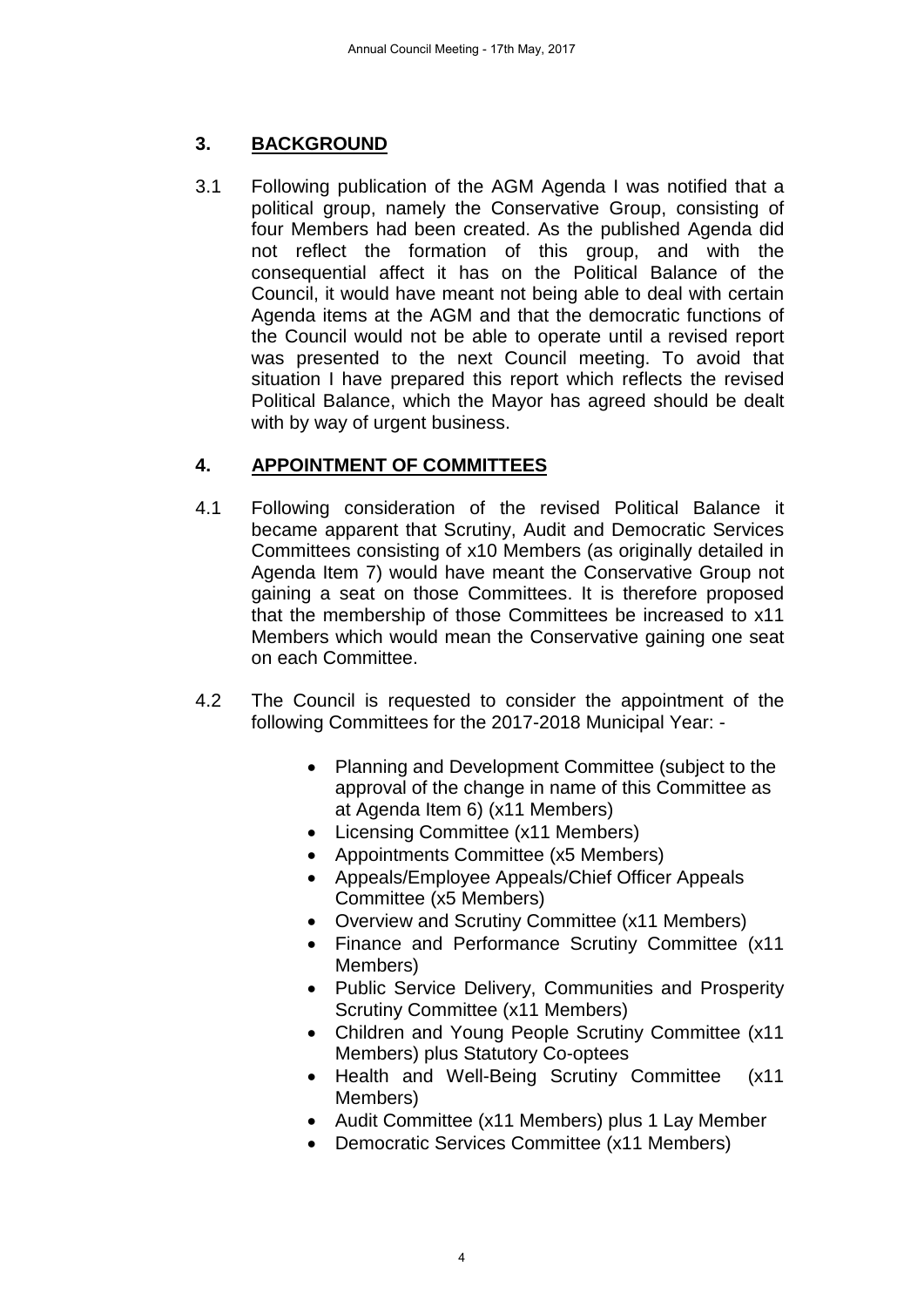- Corporate Governance and Constitution Committee (x8 Members)
- Pension Fund Committee (x5 Members)
- 4.3 To appoint x5 Members to the Cwm Taf Public Services Board Joint Overview and Scrutiny Committee, which are to be nominated from the membership of the Council's Overview and Scrutiny Committee.

## **5. POLITICAL BALANCE**

- 5.1 Section 15 of the Local Government and Housing Act 1989 makes provisions for securing the political balance on certain relevant Authorities, Committees and Bodies. In the case of the Council, it is a requirement that the representation of the different political groups to secure political balance is reviewed at, or as soon as practicable after the annual meeting of the Council.
- 5.2 Subject to the adoption of the scheme, at Appendix 1 to the report, it will be the duty of the Council to make appointments to those seats in accordance with the wishes of the political groups and to facilitate this process, it has been previous practice for power to be delegated to myself to accept and make the appointments notified to me by the political groups. However, in the case of subsequent requests for amendments to the membership of Committees, they should be the subject of a report to the Council.
- 5.3 Members are requested to note that:
	- A Member of the Cabinet may not be a member of the Overview and Scrutiny Committee or any of the Scrutiny **Committees**
	- At least one Member of the Cabinet can sit on the Audit and Democratic Services Committees but the Council Leader is excluded from the positions.

### **6. APPOINTMENT OF CHAIRS AND VICE-CHAIRS**

- 6.1 The Council is requested to appoint Chairs and Vice-Chairs to the under-mentioned Committees:
	- Planning and Development Committee (subject to the approval of the change in name of this Committee as at Agenda Item 6)
	- Licensing Committee
	- Appointments Committee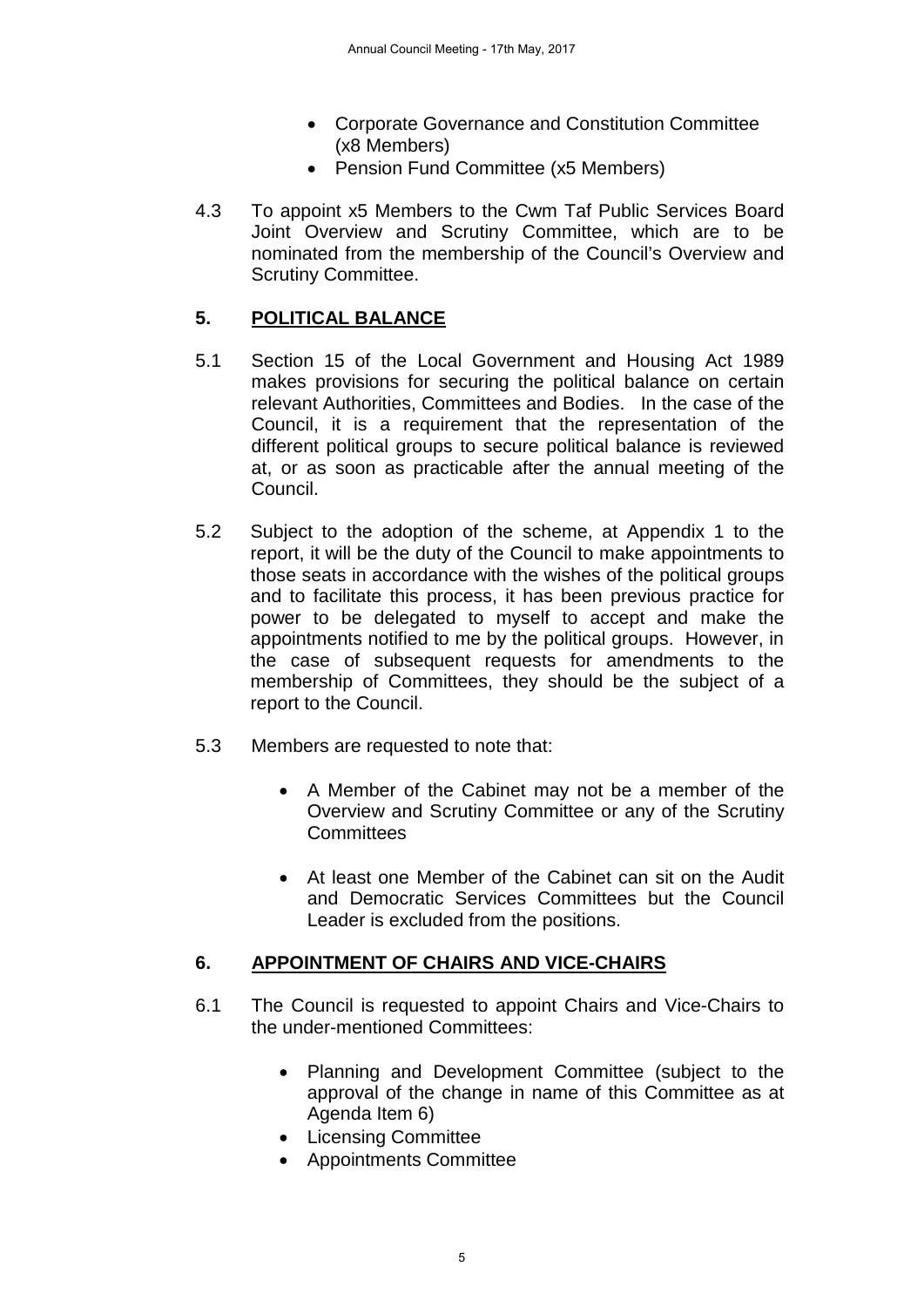- Appeals/Employee Appeals/Chief Officer Appeals **Committee**
- Pension Fund Committee

#### 6.2 APPOINTMENT OF DEMOCRATIC SERVICES COMMITTEE **CHAIR**

6.3 In accordance with the requirements of the Local Government (Wales) Measure 2011 (the 'Measure'), the Council must appoint the Chair of the Democratic Services Committee and that Chair must not be a Member who belongs to a group with Members in the Executive. Council may also appoint the Vice-Chair.

#### 6.4 APPOINTMENT OF AUDIT COMMITTEE CHAIR

- 6.5 In accordance with the requirements of the Measure, the Chair of the Audit Committee is to be appointed by the Audit Committee.
- 6.6 At last year's Annual General Meeting, the Council decided that the appointment of Vice-Chair of the Audit Committee would be delegated to that Committee and it is proposed to continue with this process for 2017/18.

#### 6.7 APPOINTMENT OF SCRUTINY COMMITTEE CHAIRS

- 6.8 The appointment of the persons to Chair the Scrutiny Committees must comply with the requirements set out in the Measure.
- 6.9 In light of the Political Balance report and that there are two or more Political groups with multiple Scrutiny Committees, the application of the procedures set out in Section 70 of the Measure results in the allocation set out below:

#### Labour Group 3 Plaid Cymru Group 2 Conservative Group 0

- 6.10 The Council must determine, which of the following two Scrutiny Committees are to be Chaired by the Plaid Cymru Group.
	- Overview and Scrutiny
	- Finance and Performance Scrutiny Committee
	- Public Service Delivery, Communities & Prosperity Scrutiny Committee
	- Children & Young People Scrutiny Committee
	- Health & Well-Being Scrutiny Committee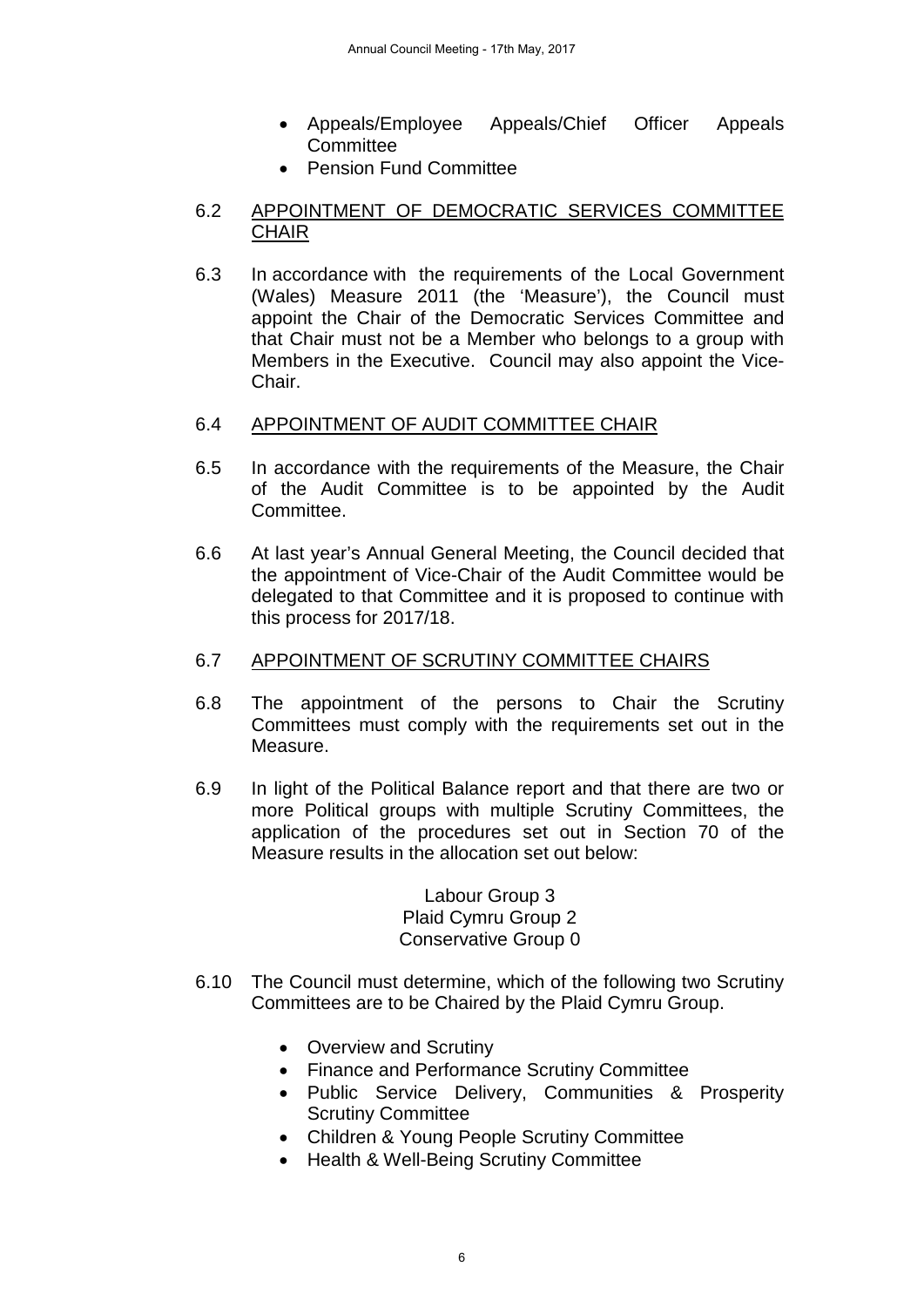- 6.11 Nominations can then be received from appropriate Group Officers to fill the outstanding Scrutiny Chair posts.
- 6.12 The Council will need to appoint the Vice-Chairs of the five Scrutiny Committees.
- 6.13 The Council also needs to appoint the Scrutiny Performance Management Co-ordinator.
- 6.14 APPOINTMENT OF CORPORATE GOVERNANCE AND CONSTITUTION COMMITTEE
- 6.15 The Local Government Act 2000 requires the Council to keep its Constitution under review and up to date and the Corporate Governance and Constitution Committee has been appointed for this purpose. The Committee is a body to which the political balance requirement of the Local Government and Housing Act 1989 applies.
- 6.16 The Council is requested to note that at the Annual Meeting held on the  $20<sup>th</sup>$  May 2015, the appointment of the Chair and Vice Chair of this Committee is to be allocated to the Mayor and Deputy Mayor respectively.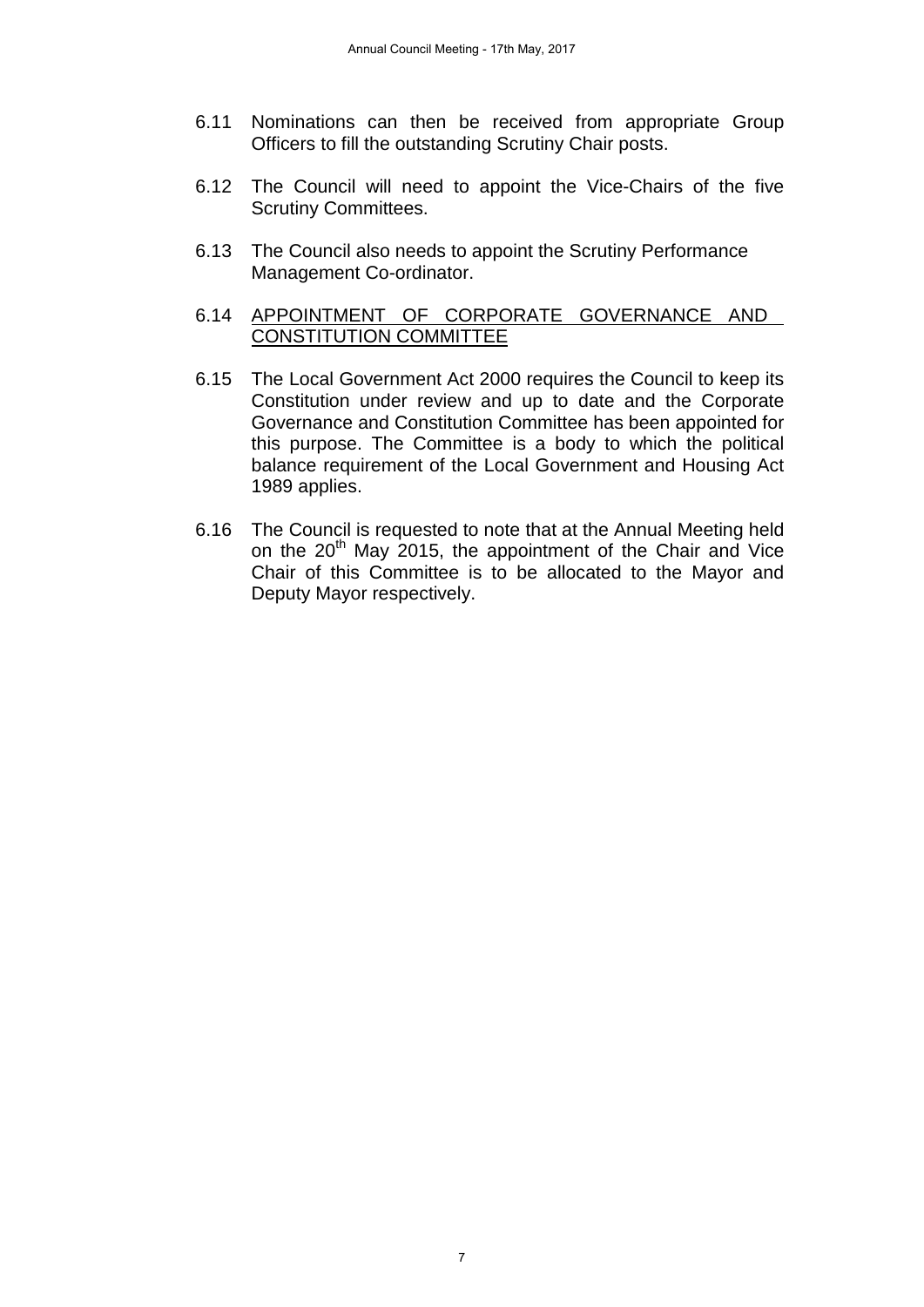Annual Council Meeting - 17th May, 2017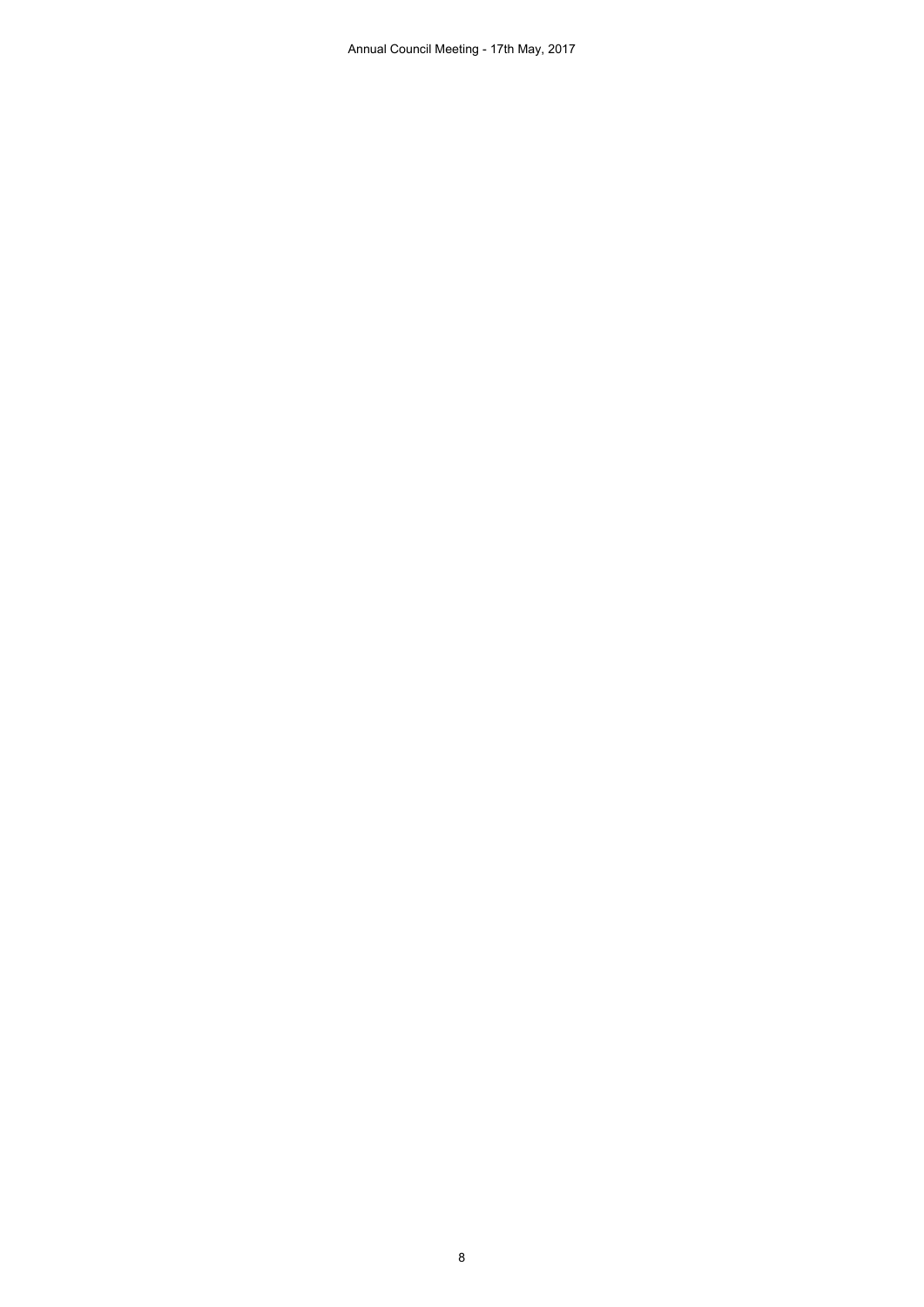### **APPENDIX 1**

## **POLITICAL BALANCE 2017/18**

# **TABLE A**

|                          |              | Labour | <b>Plaid</b> | <b>Conservative</b> | <b>Unallocated</b> |
|--------------------------|--------------|--------|--------------|---------------------|--------------------|
| <b>Members</b>           | 75           | 47     | 18           | 4                   | 6                  |
|                          |              |        |              |                     |                    |
|                          | <b>Total</b> |        |              |                     |                    |
| <b>Political Balance</b> | <b>Seats</b> |        |              |                     |                    |
| <b>Planning &amp;</b>    | 11           | 7      | 3            |                     |                    |
| Development              |              |        |              |                     |                    |
| Licensing                | 11           | 7      | 3            |                     |                    |
| Constitution             | 8            | 5      | 3            | 0                   |                    |
| Appointments             | 5            | 4      |              | 0                   |                    |
| Pensions                 | 5            | 4      |              | $\Omega$            |                    |
|                          |              |        |              |                     |                    |
| Appeals                  | 5            | 4      |              | 0                   |                    |
|                          |              |        |              |                     |                    |
| <b>Total</b>             | 45           | 31     | 12           | $\overline{2}$      | 0                  |

## **TABLE B**

#### **TABLE TO CALCULATE POLITICAL BALANCE FOR INDIVIDUAL COMMITTEES**

| <b>Total Seats</b> | Labour                   | <b>Plaid</b>   | <b>Conservative</b> |
|--------------------|--------------------------|----------------|---------------------|
| 3                  | $\overline{c}$           | 1              |                     |
| 4                  | 3                        | 1              |                     |
| 5                  | 4                        | 1              |                     |
| 6                  | $\overline{\mathcal{A}}$ | $\overline{2}$ |                     |
| 7                  | 5                        | $\overline{2}$ |                     |
| 8                  | 5                        | $\overline{2}$ | 1                   |
| 9                  | 6                        | $\overline{2}$ | 1                   |
| 10                 | 7                        | 3              |                     |
| 11                 | 7                        | 3              | 1                   |
| 12                 | 8                        | 3              | 1                   |
| 13                 | 9                        | 3              | 1                   |
| 14                 | 9                        | 4              |                     |
| 15                 | 10                       | 4              |                     |
| 16                 | 11                       | 4              |                     |
| 17                 | 12                       | 4              | 1                   |
| 18                 | $\overline{12}$          | 5              | 1                   |
| 19                 | 13                       | 5              | 1                   |
| 20                 | 14                       | 5              | 1                   |
| 21                 | 14                       | 6              | 1                   |
| 22                 | 15                       | 6              | 1                   |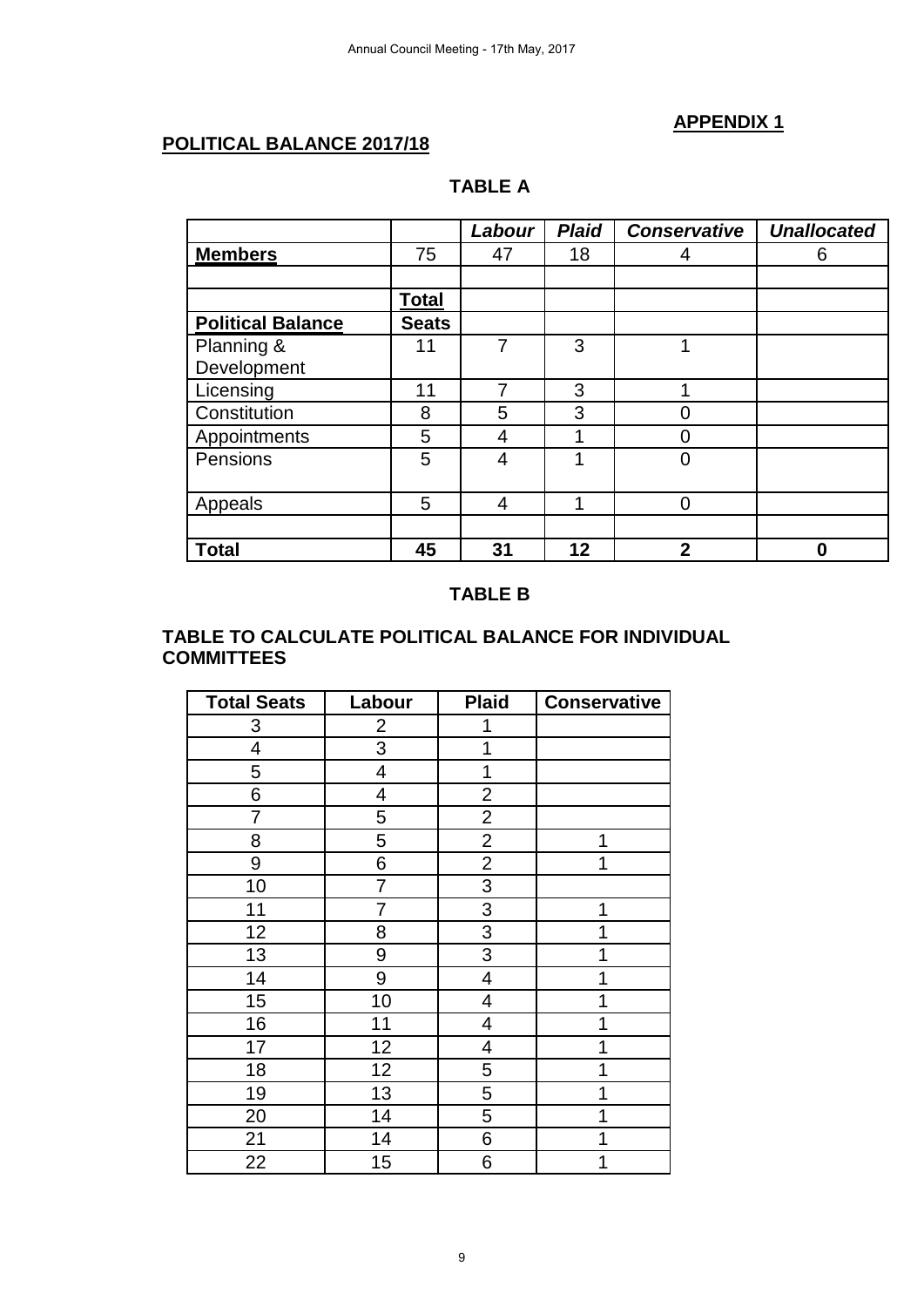|                                                                         | <b>Seats</b> | Labour | <b>Plaid</b> | <b>Conservative</b> |
|-------------------------------------------------------------------------|--------------|--------|--------------|---------------------|
| <b>Overview &amp; Scrutiny</b>                                          |              |        | 3            |                     |
| Finance & Performance<br>Scrutiny                                       |              |        | 3            |                     |
| Public Service Delivery,<br>Communities &<br><b>Prosperity Scrutiny</b> | 11           |        | 3            |                     |
| Children & Young People<br>Scrutiny                                     | 11           |        | 3            |                     |
| Health & Well-Being<br>Scrutiny                                         | 11           |        | 3            |                     |
| <b>Democratic Services</b>                                              | 11           |        | 3            |                     |
| Audit                                                                   |              |        | 3            |                     |

## **INDIVIDUAL COMMITTEES SUBJECT TO POLITICAL BALANCE**